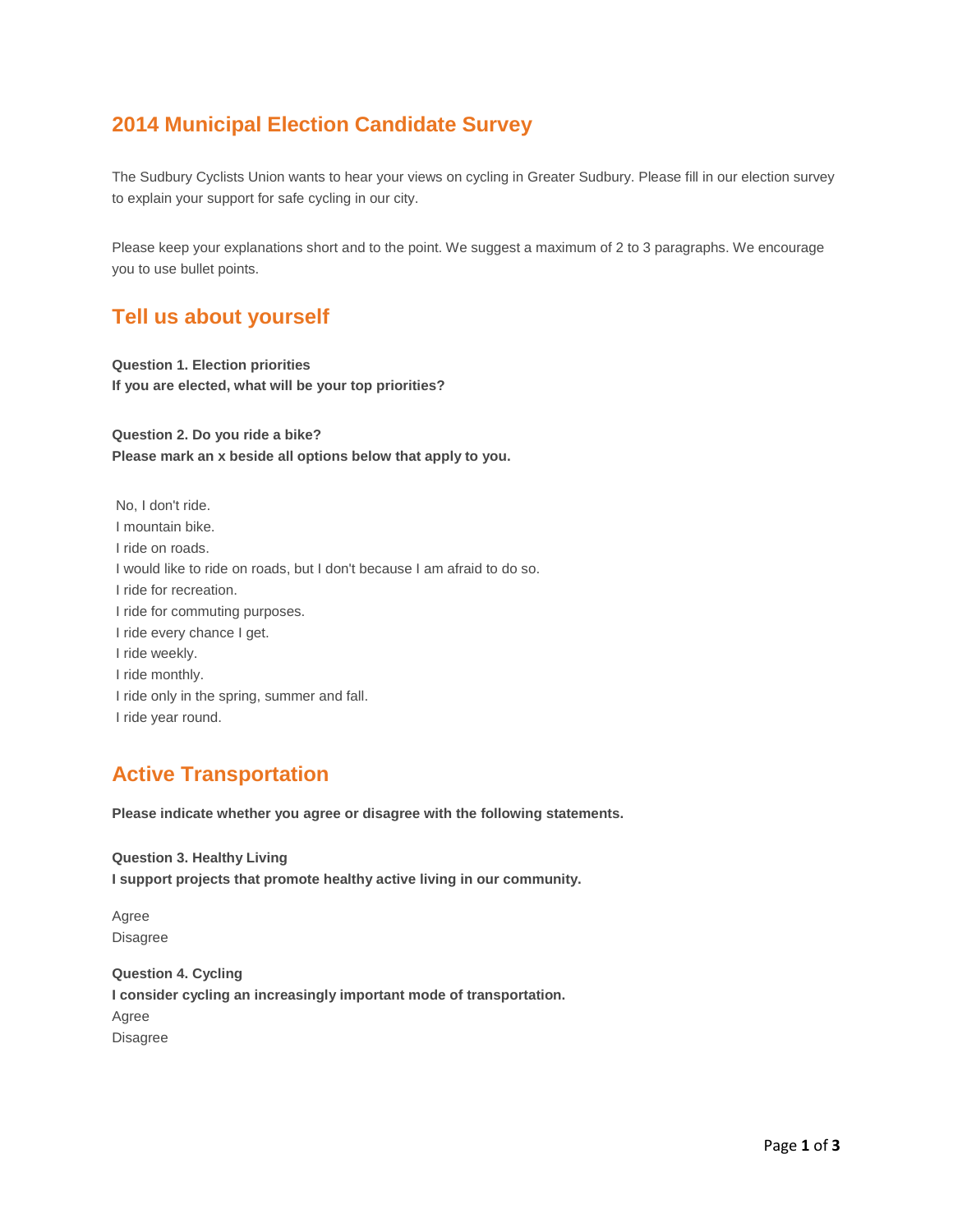**Question 5. Bike-friendly communities Investing in a bike-friendly community benefits everyone.**

Agree Disagree

**Question 6. Future needs Alternative modes of transportation are going to be more necessary in the future.** Agree Disagree

**Question 7. Current infrastructure Our community's cycling infrastructure needs to be improved.** Agree Disagree

## **Cycling in Greater Sudbury**

### **Question 8. Safer cycling**

**Were you aware that the city's 2010 Sustainable Mobility Plan states that 1/3 of our residents don't drive a car? Cycling can be done by all Greater Sudbury residents, and is good for personal health and the health of the environment. What ideas or recommendations do you have to improve and encourage alternate modes of transportation, including cycling, in Greater Sudbury?**

# **Proposed City of Greater Sudbury Strategies**

#### **Question 9. Budget**

**Would you support budget dollars dedicated to building new cycling infrastructure as identified in the Transportation Master Plan? For example, the current Transportation Study proposes building bike lanes on a number of existing roads.**

Yes

No

Don't know

**Explain why/why not?**

**Question 10. Current capital projects**

**Would you support the mandatory inclusion of cycling infrastructure in all the arterial and major roads projects already identified on the 2014-2018 roads capital budget priority list?**

Yes  $N<sub>0</sub>$ 

Don't know

**Explain why/why not?**